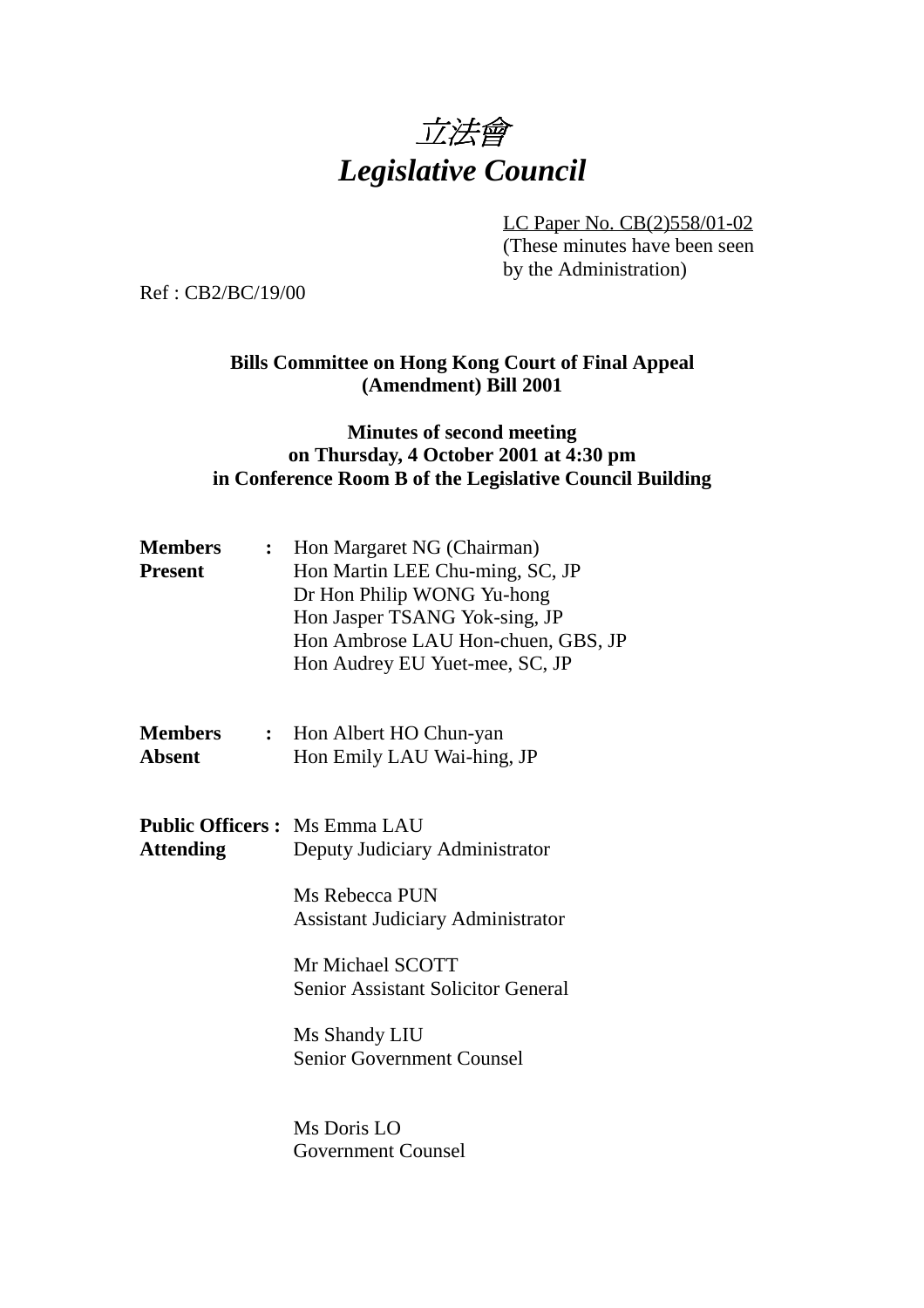|                               | Mr James CHAN<br><b>Assistant Director (Administration)</b>    |
|-------------------------------|----------------------------------------------------------------|
|                               | Mr Yu-yuen WONG<br><b>Assistant Secretary (Administration)</b> |
| <b>Clerk in</b><br>Attendance | $\therefore$ Mrs Percy MA<br>Chief Assistant Secretary (2)3    |
| <b>Staff in</b><br>Attendance | : Ms Bernice WONG<br>Assistant Legal Adviser 1                 |
|                               | Mr Paul WOO<br>Senior Assistant Secretary (2)3                 |

### **The meeting**

(LC Paper Nos. CB(2)2246/00-01(01) to (03); 2321/00-01(01) and (02))

The Bills Committee deliberated. (Index of proceedings attached at **Annex**).

2. The Administration was requested to provide further information on the following to facilitate the work of the Bills Committee -

#### Clause 3

(a) To reconsider whether the provisions on the leapfrog procedure for the Chief Executive election should be put under Division 2 as proposed in clause 3 or under a new Division;

#### Proposed section 27C

- (b) To consider whether the word "judgments" in section  $27C(2)(b)$ should be amended to "judgment";
- (c) To review the drafting of section  $27C(2)$  and  $27C(3)$ . As pointed out by a member, it was not clear whether an appeal from a decision of the Court of First Instance (CFI) that involved a point of law relating to the construction of the Basic Law as well as the construction of an Ordinance or a subsidiary legislation could go directly to the Court of Final Appeal (CFA);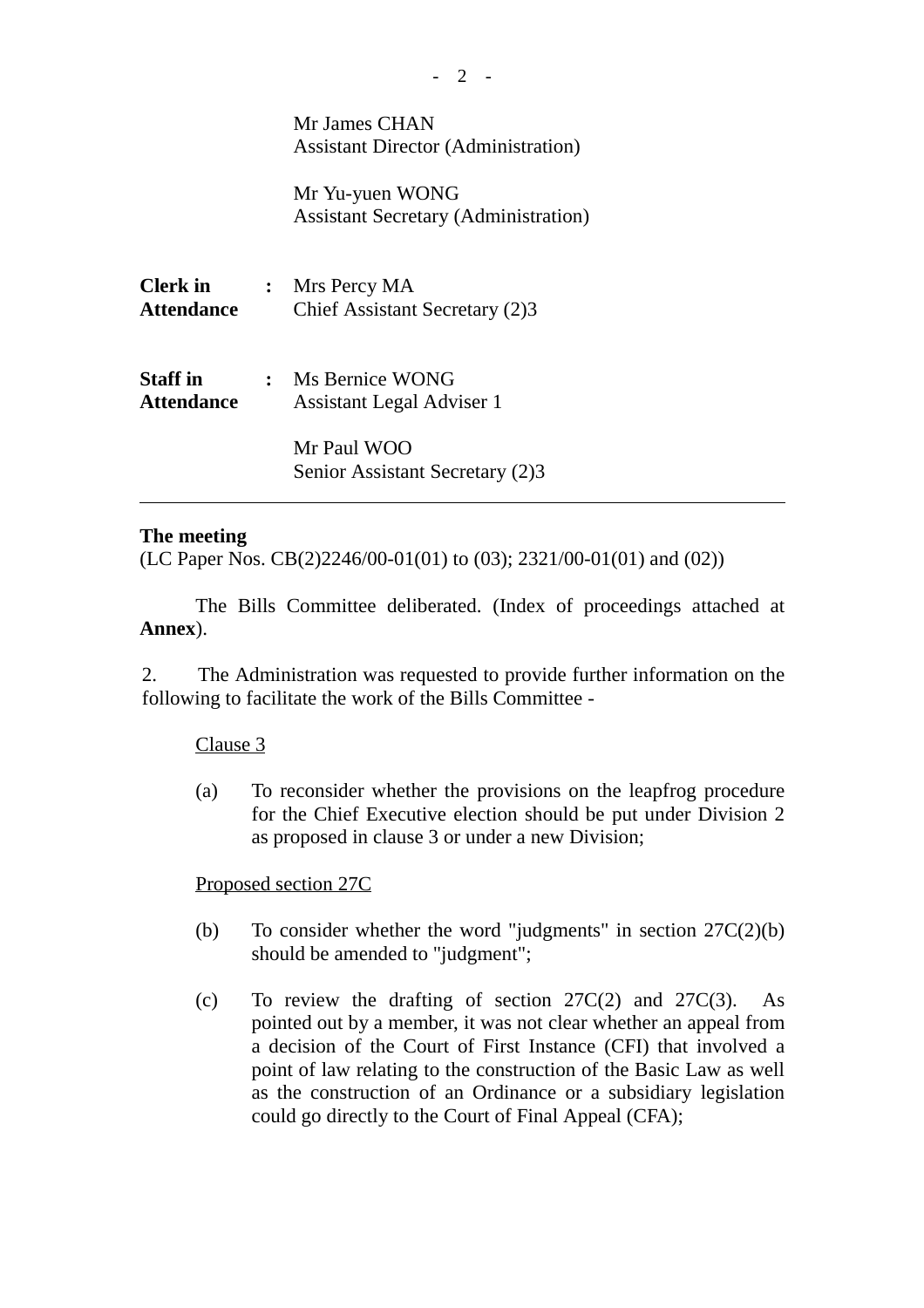(d) To address the situation where the trial judge sitting alone was not available to entertain an application for the leapfrog appeal certificate under proposed section 27C(5) for whatever reason;

## Proposed section 27D

(e) To explain whether a party whose application for leave to make a leapfrog appeal to the CFA had been refused might be barred from appealing to the Court of Appeal (CA) because the time limit for appeal from the CFI to the CA had expired, and if so, how such a situation could be avoided. Members had suggested that the drafting of section 27D might need to be refined to clarify the matter; and

Clause 5

(f) To advise the legislative effect of not having the transitional provision and to consider whether the clause should be removed altogether.

3. The Administration was also requested to submit any proposed Committee Stage amendments to the Bill for the consideration of the Bills Committee when available.

4. The Bills Committee agreed to wait for the Administration's written response to the above issues before deciding on the date for the next meeting.

5. There being no other business, the meeting ended at 5:50 pm.

Legislative Council Secretariat 30 November 2001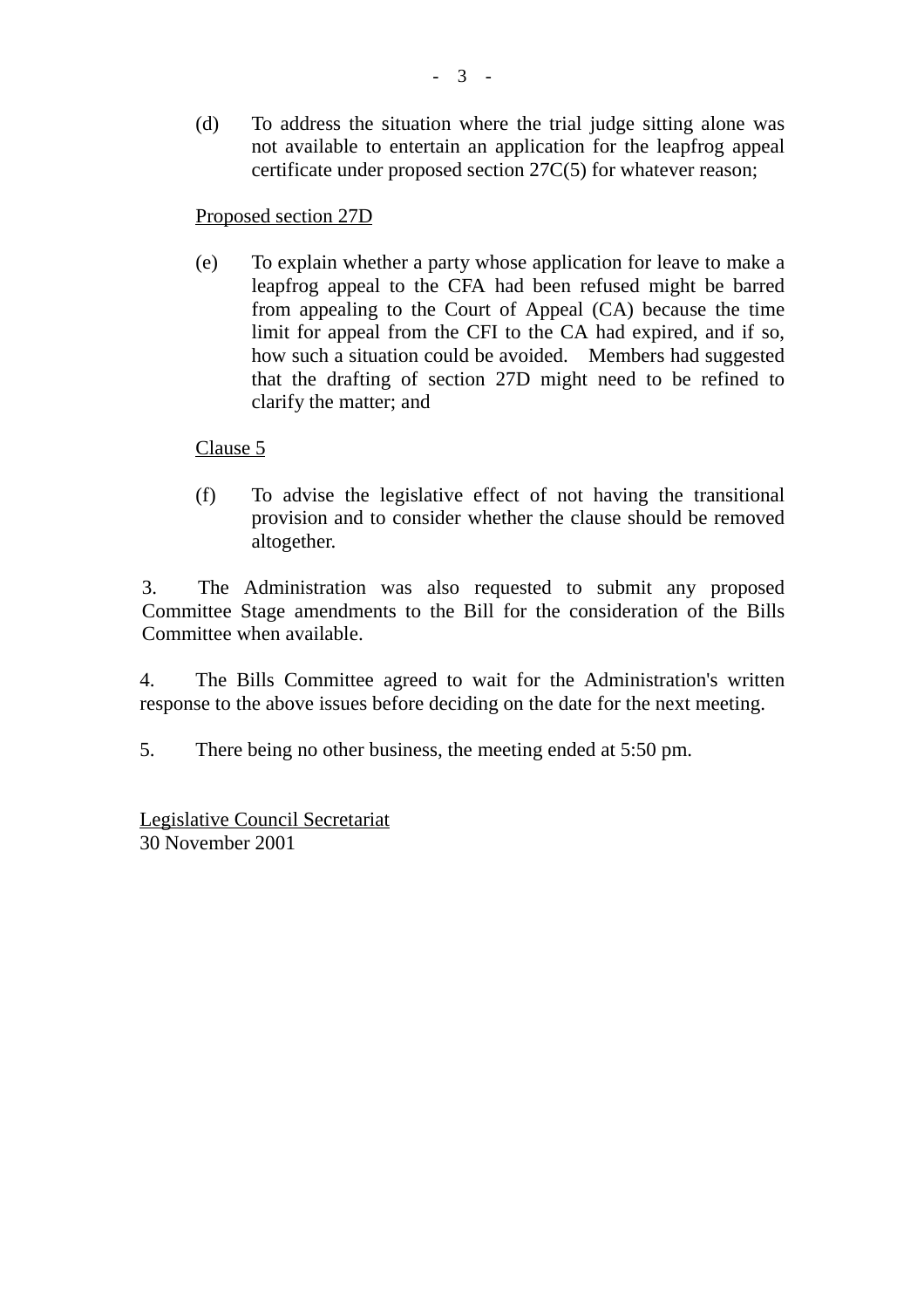## **Proceedings of the second meeting of the Bills Committee on Hong Kong Court of Final Appeal (Amendment) Bill 2001 on Thursday, 4 October 2001 at 4:30 pm in Conference Room A of the Legislative Council Building**

| <b>Time</b>   | <b>Speaker</b>          | Subject(s)                                                                                                                        | <b>Action</b> |
|---------------|-------------------------|-----------------------------------------------------------------------------------------------------------------------------------|---------------|
|               |                         |                                                                                                                                   | required      |
| 000003-000639 | Miss Margaret NG        | Welcome Administration to meeting/Discussion<br>papers for meeting/Response from the two legal<br>professional bodies on the Bill |               |
| 000640-000655 | Admin                   | Administration's<br>Paper<br>No.<br>(LC)<br>paper<br>$CB(2)2321/00-01(02))$                                                       |               |
| 000656-000709 | Miss Margaret NG        | Leapfrog appeal procedure relating to the election<br>of the Chief Executive                                                      |               |
| 000710-000807 | Admin                   | -ditto-                                                                                                                           |               |
| 000808-001139 | Miss Margaret NG        | Clause-by-clause examination of the Bill<br>Clauses 1, 2 and 3                                                                    |               |
| 001140-001208 | <b>ALA</b>              | Clause 3                                                                                                                          |               |
| 001209-001237 | Miss Margaret NG        | -ditto-                                                                                                                           |               |
| 001238-001242 | Admin                   | -ditto-                                                                                                                           |               |
| 001243-001252 | Miss Margaret NG        | -ditto-                                                                                                                           |               |
| 001253-001402 | Mr Martin LEE           | Clauses $3$ and $4$ - title of "Division $2$ "<br>and<br>"Division 3"                                                             |               |
| 001403-001428 | Admin                   | -ditto-                                                                                                                           |               |
| 001429-001537 | Miss Margaret NG        | -ditto-                                                                                                                           |               |
| 001538-001555 | Mr Martin LEE           | -ditto-                                                                                                                           |               |
| 001556-001611 | Miss Margaret NG        | -ditto-                                                                                                                           |               |
| 001612-001859 | Admin                   | -ditto-                                                                                                                           |               |
| 001900-001905 | Miss Margaret NG        | -ditto-                                                                                                                           |               |
| 001906-001922 | Mr TSANG Yok-sing       | -ditto-                                                                                                                           |               |
| 001923-001936 | Admin                   | -ditto-                                                                                                                           |               |
| 001937-001951 | Mr Martin LEE           | -ditto-                                                                                                                           |               |
| 001952-002009 | Miss Margaret NG        | -ditto-                                                                                                                           |               |
| 002010-002015 | Mr Martin LEE           | -ditto-                                                                                                                           |               |
| 002016-002242 | Miss Margaret NG        | -ditto-                                                                                                                           | Admin         |
| 002243-002300 | Mr Martin LEE           | -ditto-                                                                                                                           |               |
| 002301-002641 | Miss Margaret NG        | Clause 4                                                                                                                          |               |
| 002642-002809 | <b>ALA</b>              | -ditto-                                                                                                                           |               |
| 002810-002834 | Miss Margaret NG        | Proposed section 27C(2)                                                                                                           |               |
| 002835-002911 | Mr Martin LEE           | -ditto-                                                                                                                           |               |
| 002912-002932 | <b>Miss Margaret NG</b> | Proposed section $27C(2)(b)$                                                                                                      |               |
| 002933-002952 | Admin                   | -ditto-                                                                                                                           |               |
| 002953-003156 | Miss Margaret NG        | Proposed section $27C(2)(b)$ and $27C(3)$                                                                                         | Admin         |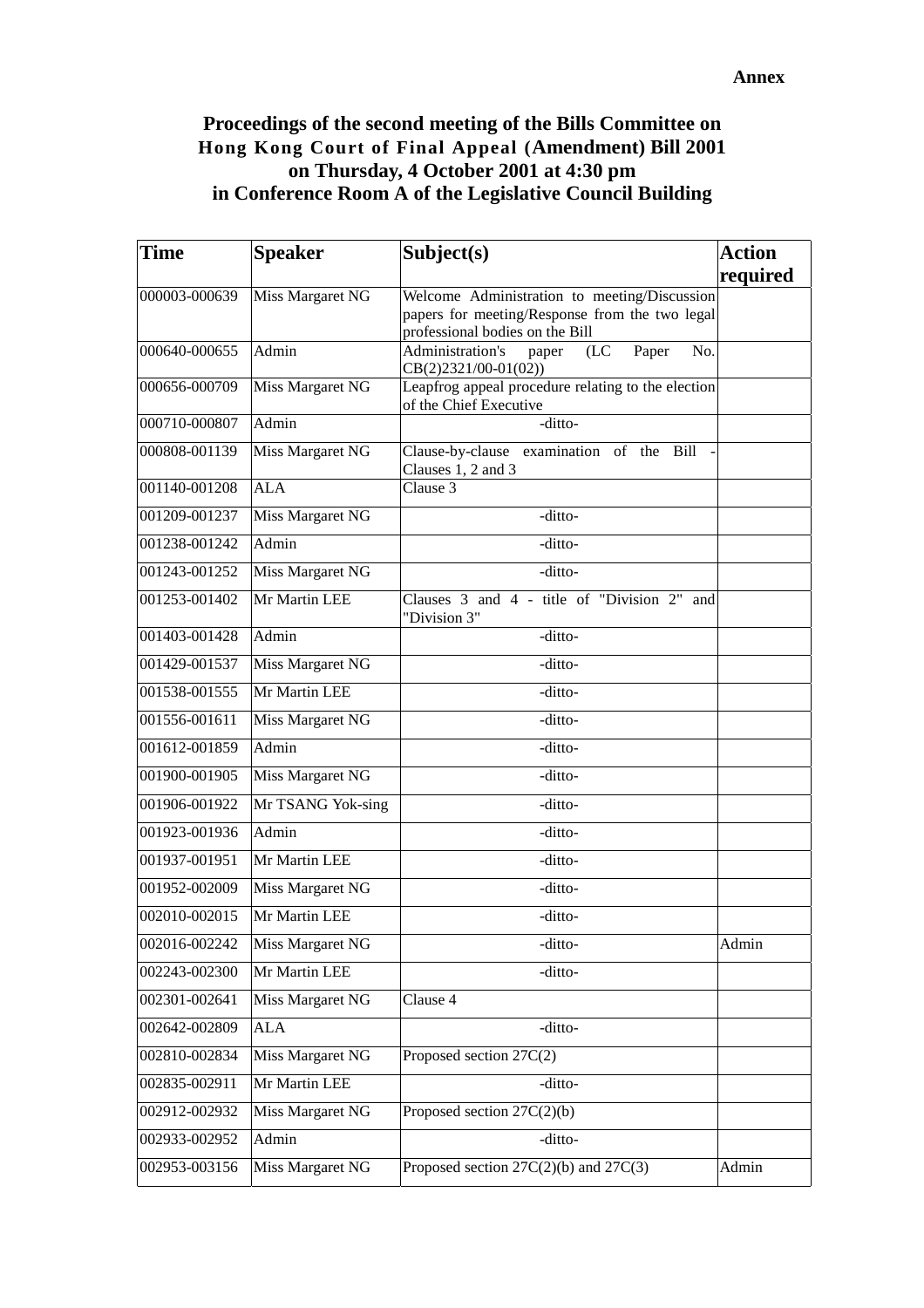| 003157-003219 | Mr Martin LEE           | Proposed section 27C(3)                                                |       |
|---------------|-------------------------|------------------------------------------------------------------------|-------|
| 003200-003207 | Miss Margaret NG        | -ditto-                                                                |       |
| 003208-003213 | Mr Martin LEE           | -ditto-                                                                |       |
| 003214-003222 | <b>Miss Margaret NG</b> | -ditto-                                                                |       |
| 003223-003406 | Admin                   | -ditto-                                                                |       |
| 003407-003431 | Mr TSANG Yok-shing      | -ditto-                                                                |       |
| 003432-003454 | Ms Audrey EU            | Proposed section $27C(2)(a)$ and $27C(3)$                              |       |
| 003455-003459 | Miss Margaret NG        | -ditto-                                                                |       |
| 003500-003504 | Ms Audrey EU            | -ditto-                                                                |       |
| 003505-003515 | <b>Miss Margaret NG</b> | -ditto-                                                                |       |
| 003516-003532 | Ms Audrey EU            | -ditto-                                                                |       |
| 003533-004020 | <b>Miss Margaret NG</b> | Application of leapfrog appeal procedure to Basic<br>Law related cases |       |
| 004021-004132 | Mr Martin LEE           | -ditto-                                                                |       |
| 004133-004139 | <b>Miss Margaret NG</b> | -ditto-                                                                |       |
| 004140-004207 | Mr Martin LEE           | -ditto-                                                                |       |
| 004208-004327 | Ms Audrey EU            | Proposed section $27C(2)(a)$ and $27C(3)$                              |       |
| 004328-004331 | Miss Margaret NG        | -ditto-                                                                |       |
| 004332-004357 | Ms Audrey EU            | -ditto-                                                                |       |
| 004358-004401 | Mr Martin LEE           | -ditto-                                                                |       |
| 004402-004403 | Ms Audrey EU            | -ditto-                                                                |       |
| 004404-004458 | Miss Margaret NG        | -ditto-                                                                | Admin |
| 004459-004509 | Ms Audrey EU            | -ditto-                                                                |       |
| 004510-004512 | <b>Miss Margaret NG</b> | -ditto-                                                                |       |
| 004513-004516 | Admin                   | -ditto-                                                                |       |
| 004517-004626 | Miss Margaret NG        | Proposed section 27C(4)                                                |       |
| File 2        |                         | -ditto-                                                                |       |
| 000209-000257 | Admin                   | Proposed section $27C(4)$ and $27C(5)$                                 |       |
| 000258-000301 | Miss Margaret NG        | -ditto-                                                                |       |
| 000302-000303 |                         |                                                                        |       |
|               | Mr Martin LEE           | -ditto-                                                                |       |
| 000304-000316 | <b>Miss Margaret NG</b> | -ditto-                                                                |       |
| 000317-000319 | Mr Martin LEE           | -ditto-                                                                |       |
| 000320-000322 | Miss Margaret NG        | -ditto-                                                                |       |
| 000323-000324 | Mr Martin LEE           | -ditto-                                                                |       |
| 000325-000515 | Miss Margaret NG        | Proposed section $27C(4)$ , $27C(5)$ and $27D(2)$                      |       |
| 000516-000520 | <b>ALA</b>              | Proposed section 27D(2)                                                |       |
| 000521-000545 | Admin                   | -ditto-                                                                |       |
| 000546-000606 | Miss Margaret NG        | Proposed section 27D(3)                                                |       |